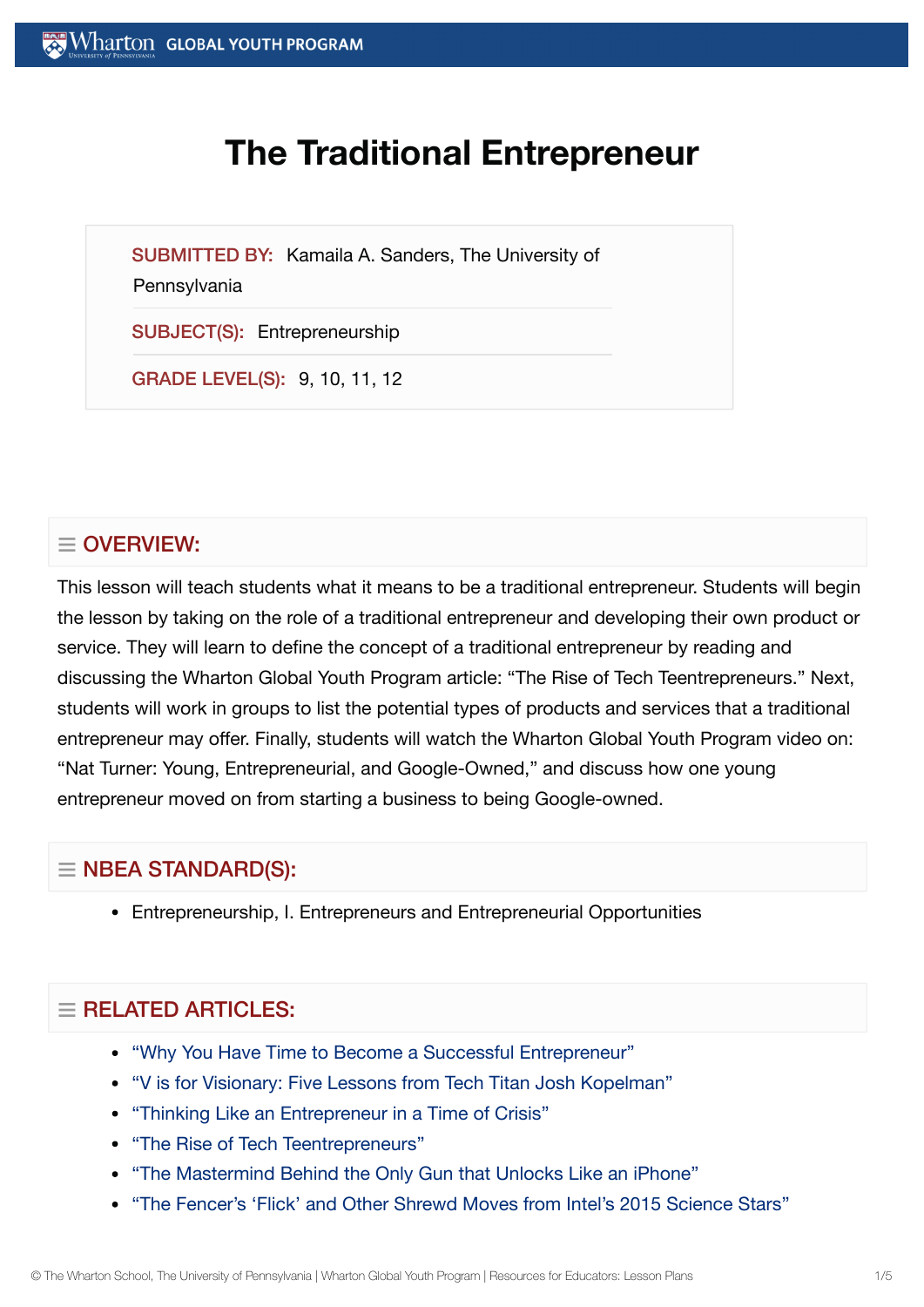# **Wharton GLOBAL YOUTH PROGRAM**

- "Spanish Entrepreneur Luis Iván Cuende García [Brings Stampery to](https://globalyouth.wharton.upenn.edu/articles/spanish-entrepreneur-luis-ivan-cuende-brings-stampery-to-silicon-valley/) Silicon Valley"
- "Nat Turner: Young, Entrepreneurial and [Google-Owned"](https://globalyouth.wharton.upenn.edu/articles/nat-turner-young-entrepreneurial-and-google-owned/)
- "Mentors: Knowing How and When to Listen to [Feedback"](https://globalyouth.wharton.upenn.edu/articles/mentors-knowing-listen-feedback-advice/)
- "Mara Steiu Wants You to Learn About [Money and](https://globalyouth.wharton.upenn.edu/articles/learn_about_money/) Then Take Action"
- ["Entrepreneurial](https://globalyouth.wharton.upenn.edu/articles/entrepreneurial-vibes-musical-genius-john-legend/) Vibes from Musical Genius John Legend"
- "Career Insight: Jack Abraham on Changing the World through [Technological](https://globalyouth.wharton.upenn.edu/articles/jack-abraham-on-technological-innovation/) Innovation"
- "Career Insight: Farrhad [Acidwalla](https://globalyouth.wharton.upenn.edu/articles/career-insight-farrhad-acidwalla-learning-failure-knowing-take-break/) on Learning from Failure and Knowing When to Take a Break"
- "Behind the Wheel of Tesla's Model S and Elon [Musk's Endless Innovation"](https://globalyouth.wharton.upenn.edu/articles/behind-wheel-teslas-model-s-elon-musks-endless-innovation/)
- "Advice from Aspiring Women [Entrepreneurs with](https://globalyouth.wharton.upenn.edu/articles/advice-aspiring-women-entrepreneurs/) Three Very Different Products"
- "A Research Project Builds the 'Three C's Model of [Entrepreneurial](https://globalyouth.wharton.upenn.edu/articles/three-cs-model-entrepreneurial-success/) Success'"
- "4 [Questions for](https://globalyouth.wharton.upenn.edu/articles/4-questions-mask-entrepreneur-elvis-zhang/) Gen Z Mask Entrepreneur Elvis Zhang"

#### **Common Core Standard(s):** Technology and New Media

**Objectives/Purposes:** Students will learn what it means to be a traditional entrepreneur.

#### **Related Articles:**

- Glossary Term Product
- Glossary Term Service

#### **Other Resources/Materials:**

- YouTube Video :Entrepreneurs Can Change The World (http://www.youtube.com/watch? [v=T6MhAwQ64c0&feature=related\)](http://www.youtube.com/watch?v=T6MhAwQ64c0&feature=related)
- Mind Mapping Software: <https://bubbl.us/>

## **Activity:**

1. *(10 mins)* Begin the lesson with a warm-up activity that will encourage students to act entrepreneurial. Have students think of and develop an idea for a new product or service that either modifies something that is already out there or does not currently exist but that they would like to see. Give them time to develop and write their idea. Have students share their ideas with the class and encourage them to explain why they think there is a need for their product or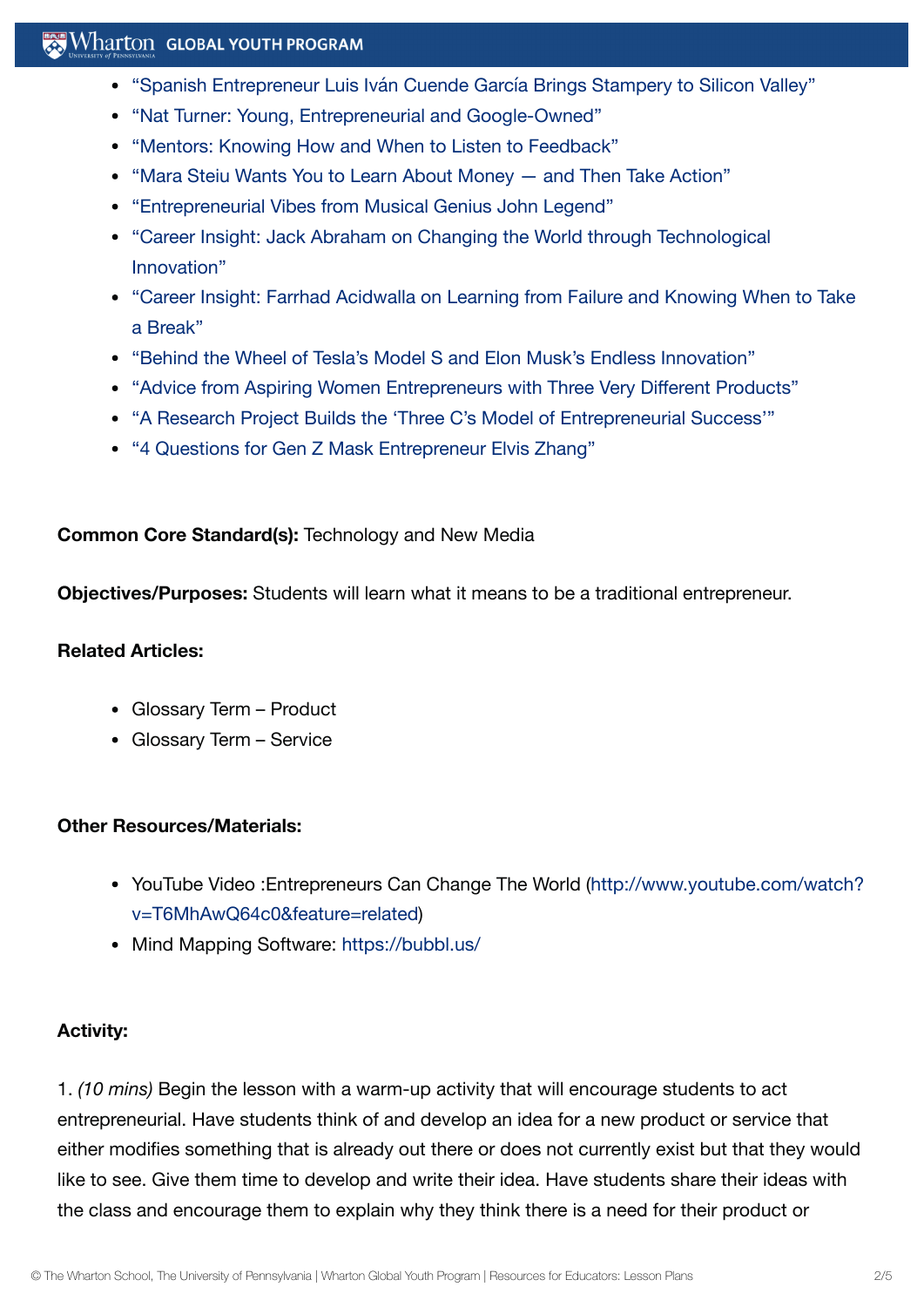## $\operatorname{Wharton}\nolimits$  global youth program

service. After all the students have shared their ideas, explain to them that they have just taken on the role of an entrepreneur.

2. *(5 mins)* To help define what an entrepreneur is, have students watch the YouTube video: "Entrepreneurs Can Change The World."

3. *(15 mins)* To highlight an example of how young people are becoming entrepreneurs, have students read the article: "The Rise of Tech Teentrepreneurs." Then have them discuss the following questions with a partner:

- Based on what you read, what is an entrepreneur?
	- A person who has an idea for a business, product or service.
- What was Daniel Brusilovsky's idea?
	- To connect teenage entrepreneurs to mentors through a business and tech incubator.
- What is an incubator?
	- A business program aimed at developing an entrepreneurial concept into a company through mentorship and continued support.
- Why is Brusilovsky's move towards teen tech entrepreneur mentorship trendy?
	- Teens are very skilled in tech.
- What does Facebook investor Peter Thiel think we need to encourage more young Americans to do? Why?
	- Take more risks.
- What are the advantages of creating start-up companies when you are young?
	- You live at home and don't have to pay a mortgage or bills.
- Respond to this quote, "It's not the limits of society, it's the limits of oneself [that can interfere with young entrepreneurs]."
- The article mentions that most people who are entrepreneurs don't say they want to start a business. What do they say instead?
	- That they want to invest in something or they want to help something.
- What are some online resources that young entrepreneurs can use to explore their ideas and find markets?
	- Facebook, Twitter, YouTube.

Lead a discussion about both the video and the article that covers what an entrepreneur is and the unique way that these students became entrepreneurs despite their age.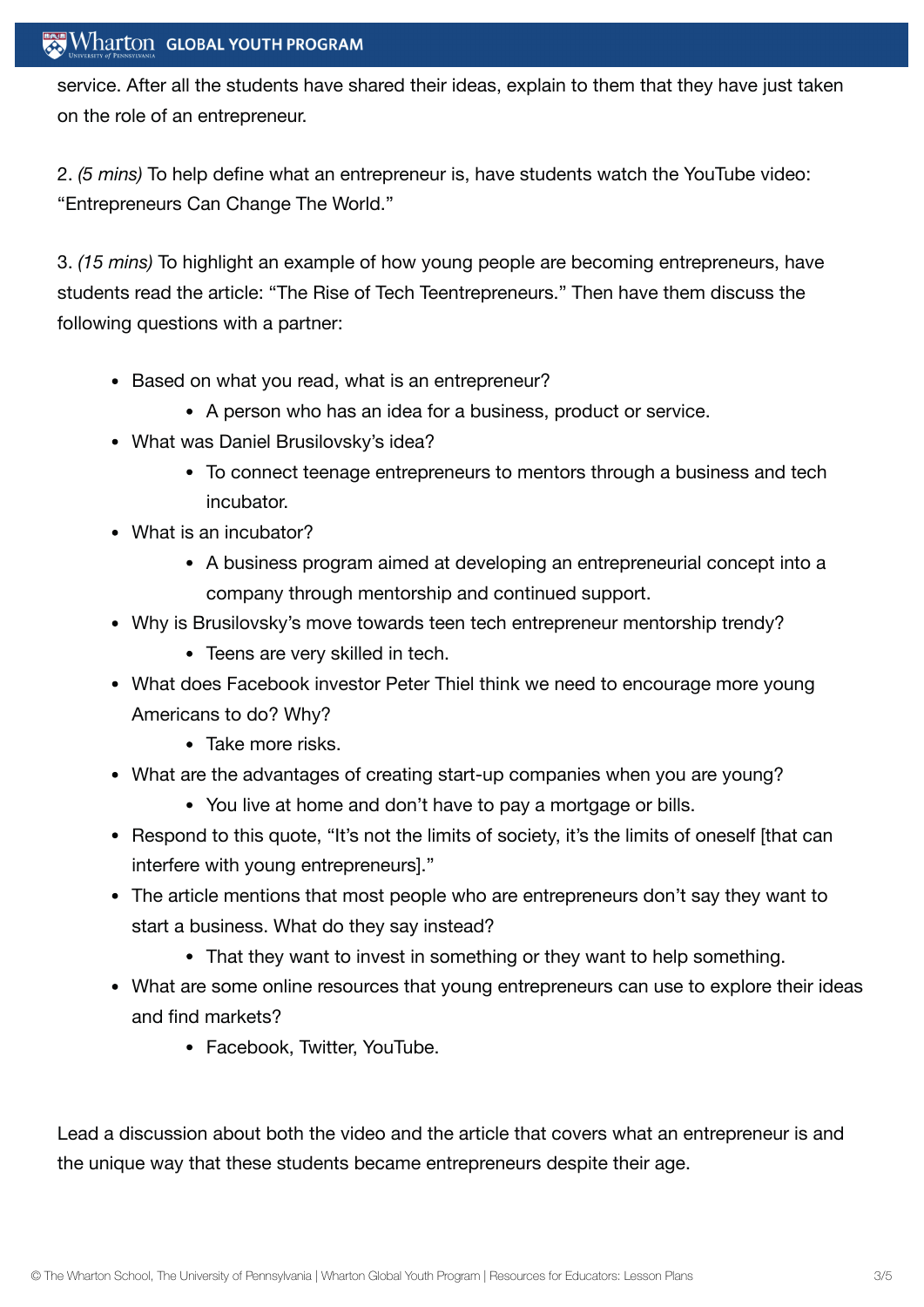## **Wharton GLOBAL YOUTH PROGRAM**

4. *(10 mins)* Once students understand what a traditional entrepreneur is, have them work in groups to list all the different types of products and services a traditional entrepreneur may offer. Main categories may include products and services that are sold by means of brick and mortar or web based businesses. Students should keep their categories broad so answers may include: restaurant, coffee shop, grocery store, new innovation (technology), or a new service. After the groups have completed their lists, make a master list for the class using mind mapping software. You should start with two categories, products and services, and then for each of those, two more categories, brick and mortar, web based or invention. From there, use the information students came up with in their groups, to make your class list. Make copies of the completed mind map to hand out to each student.

Examples of Products and Services:

#### B&M Product

- Computer store
- Automobile dealership
- Toy store
- Insurance provider
- Clothing retailer
- Grocery store
- Flower shop

## B&M Service

- Nail Salon
- Hairdresser
- Computer repair shop
- Tutoring
- Seamstress/tailor

#### Web Based Product

- Software
- Amazon
- Ebav
- E-commerce